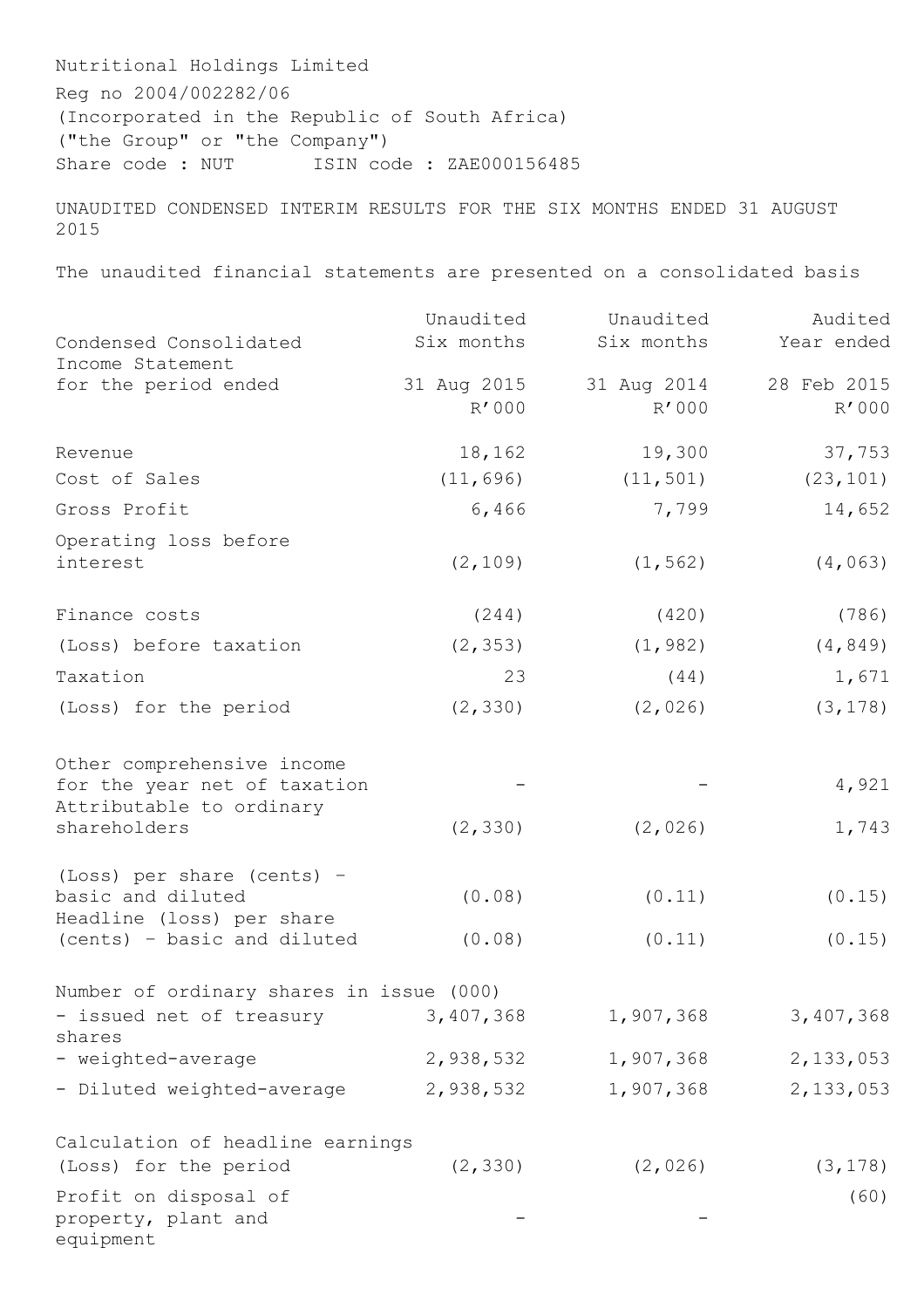| Headline (loss) attributable                       |             |             |             |
|----------------------------------------------------|-------------|-------------|-------------|
| to ordinary shareholders                           | (2, 330)    | (2, 026)    | (3, 238)    |
| Condensed Consolidated                             |             |             |             |
| Statement of Financial                             | Unaudited   | Unaudited   | Audited     |
| Position for the period                            | Six months  | Six months  | Year ended  |
| ended                                              | 31 Aug 2015 | 31 Aug 2014 | 28 Feb 2015 |
|                                                    | R'000       | R'000       | R'000       |
| ASSETS                                             |             |             |             |
| Non-current assets                                 |             |             |             |
| Property, plant and<br>equipment                   | 24,607      | 13,523      | 20,055      |
| Intangibles                                        | 13,005      | 12,662      | 12,791      |
| Deferred taxation                                  | 9,919       | 8,193       | 9,896       |
|                                                    | 47,531      | 34,378      | 42,742      |
| Current assets                                     |             |             |             |
| Inventories                                        | 6,198       | 5,568       | 6,184       |
| Trade and other receivables                        | 4,842       | 5,262       | 5,675       |
| Loans receivable                                   | 54          | 9           | 59          |
| Bank balance and cash                              | 93          | 138         | 1,693       |
|                                                    | 11,187      | 10,977      | 13,611      |
| Non-current assets                                 |             |             |             |
| held for sale                                      |             | 70          | 20          |
| TOTAL ASSETS                                       | 58,718      | 45,425      | 56,373      |
| EQUITY AND LIABILITIES                             |             |             |             |
| Capital and reserves                               |             |             |             |
| Stated capital                                     | 145,750     | 131,722     | 145,750     |
| Reserves                                           | 10,760      | 5,659       | 10,729      |
| Retained earnings                                  | (113, 273)  | (109, 791)  | (110, 943)  |
| Total shareholders' funds                          | 43,237      | 27,590      | 45,536      |
| Non-current liabilities                            |             |             |             |
| Interest-bearing borrowings                        | 66          | 133         | 98          |
| Deferred taxation                                  | 4,737       | 2,992       | 4,737       |
|                                                    | 4,803       | 3,125       | 4,835       |
| Current liabilities                                |             |             |             |
| Trade and other payables                           | 4,986       | 5,946       | 5,356       |
| Bank overdraft                                     | 3,605       | 5,853       | 577         |
| Loans from related parties                         | 2,020       | 2,845       |             |
| Current portion of interest-<br>bearing borrowings | 67          | 66          | 69          |
|                                                    | 10,678      | 14,710      | 6,002       |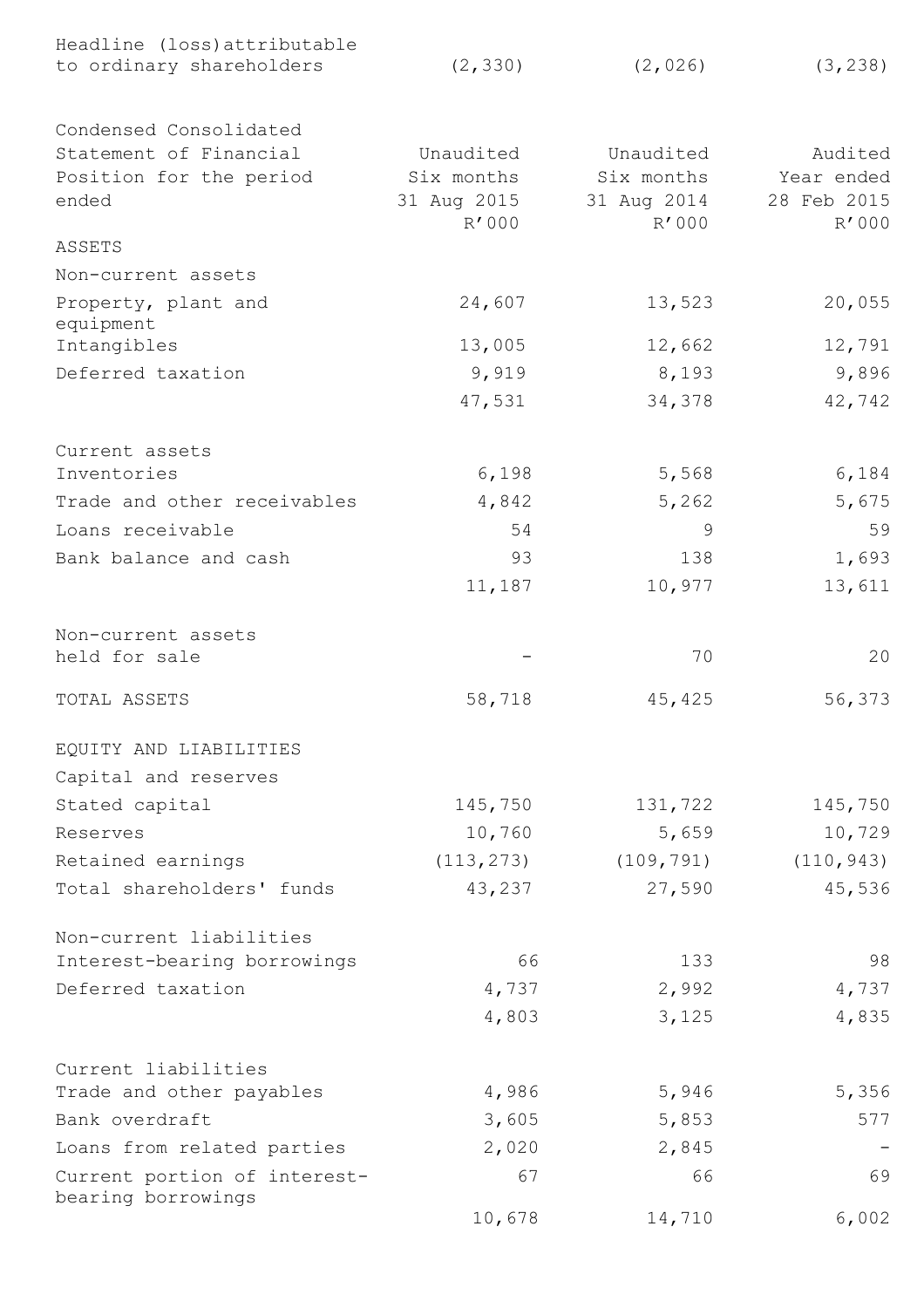| TOTAL EQUITY AND LIABILITIES         | 58,718 | 45,425 | 56,373 |
|--------------------------------------|--------|--------|--------|
| Net asset value per share<br>(cents) | 1.3    | 1.4    | 1.3    |

| Condensed Consolidated<br>Statement of Cash Flows For<br>the period ended |         | Unaudited<br>Six months<br>31 Aug 2015<br>R'000 |                      | Unaudited<br>Six months<br>31 Aug 2014 | R'000    | Audited<br>Year ended<br>28 Feb 2015<br>R'000 |  |
|---------------------------------------------------------------------------|---------|-------------------------------------------------|----------------------|----------------------------------------|----------|-----------------------------------------------|--|
| (Loss) before taxation                                                    |         |                                                 | (2, 353)             | (1, 982)                               |          | (4, 849)                                      |  |
| Depreciation                                                              |         |                                                 | 371                  | 290                                    |          | 592                                           |  |
| Profit on disposal of assets                                              |         |                                                 |                      |                                        |          | (60)                                          |  |
| Share based payments                                                      |         |                                                 | 31                   |                                        |          |                                               |  |
| Finance costs                                                             |         |                                                 | 244                  |                                        | 420      | 786                                           |  |
| (Increase) in working<br>capital                                          |         |                                                 | (12)                 | (35)                                   |          | (1, 653)                                      |  |
| Cash utilised by operations                                               |         | (1, 719)                                        | (1, 307)             |                                        | (5, 035) |                                               |  |
| Finance costs                                                             |         | (244)                                           |                      | (420)                                  |          | (786)                                         |  |
| Cash flows from operating<br>activities<br>Cash flows from investing      |         |                                                 | (1, 963)<br>(1, 727) |                                        |          | (5, 821)                                      |  |
| activities                                                                |         |                                                 | (5, 137)             | (544)                                  |          | (770)                                         |  |
| Cash flows from financing<br>activities<br>Net (decrease) increase in     |         |                                                 |                      |                                        | 1,806    | 12,957                                        |  |
| cash and cash equivalents<br>Cash and cash equivalents at                 |         |                                                 | (7, 100)             |                                        | (465)    | 6,366                                         |  |
| beginning of period<br>Cash and cash equivalents at<br>end of period      |         | 1,116                                           |                      | (5, 250)                               |          | (5, 250)                                      |  |
|                                                                           |         | (5, 984)                                        |                      | (5, 715)                               |          | 1,116                                         |  |
| Condensed<br>consolidated                                                 |         |                                                 |                      |                                        |          | Total                                         |  |
| Statement of Changes                                                      |         |                                                 |                      |                                        |          | ordinary                                      |  |
| in Equity for the                                                         | Stated  | Trea-<br>sury                                   | Share-<br>based      | Reval-                                 | $Re-$    | Share-                                        |  |
| period ended                                                              |         | shares                                          | payment              | uation                                 |          | tained holders'                               |  |
| 31 August 2015                                                            | capital |                                                 | reserve              | reserve                                | earnings | funds                                         |  |
|                                                                           | R'000   | R'000                                           | R'000                | R'000                                  | R'000    | R'000                                         |  |

| Balance at 28<br>February $2014 -$ |                 |                          |                        |                       |
|------------------------------------|-----------------|--------------------------|------------------------|-----------------------|
| audited                            | 138,463 (6,741) | $ \,$                    | 5,659 (107,765) 29,616 |                       |
| Total comprehensive                |                 |                          |                        |                       |
| loss for the period                |                 | <b>Contract Contract</b> |                        | $(2, 026)$ $(2, 026)$ |
| Balance at 31 August               |                 |                          |                        |                       |
| 2014 - unaudited 138,463 (6,741)   |                 | -                        | 5,659 (109,791) 27,590 |                       |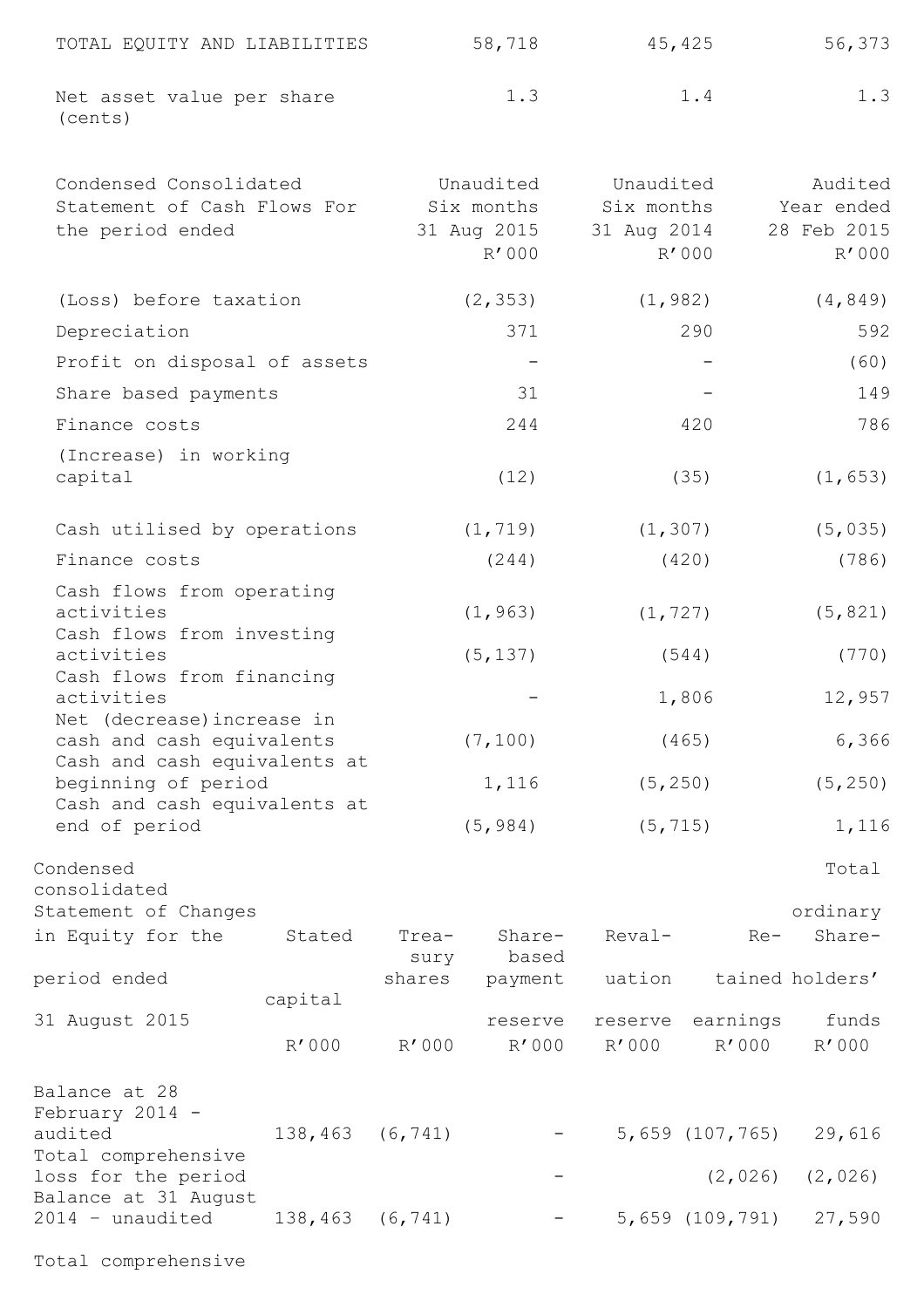| loss for the period<br>Share-based payment                           |        |                     |     | $4,921$ $(1,152)$ $(3,769)$ |                             |
|----------------------------------------------------------------------|--------|---------------------|-----|-----------------------------|-----------------------------|
| reserve<br>Issue of shares                                           | 14,028 |                     | 149 |                             | 149<br>14,028               |
| Balance at 28<br>February 2015 $-$<br>audited<br>Total comprehensive |        | 152,491 (6,741) 149 |     | 10,580 (110,943) 45,536     |                             |
| loss for the period<br>Share-based payment                           |        |                     | 31  |                             | $(2, 330)$ $(2, 330)$<br>31 |
| Balance at 31 August<br>2015 - unaudited 152,491 (6,741)             |        |                     | 180 | 10,580 (113,273) 43,237     |                             |

| Condensed Group<br>Segmental Analysis                                                            | Foods           | Nutritional Pharmaceutical Services Consolidated |            |                    |
|--------------------------------------------------------------------------------------------------|-----------------|--------------------------------------------------|------------|--------------------|
|                                                                                                  | R'000           | R'000                                            | R'000      | R'000              |
| Business segments<br>for the six months ended 31<br>August 2015 - unaudited                      |                 |                                                  |            |                    |
| Revenue from external sales<br>Segment Profit (Loss)<br>before tax                               | 17,701<br>181   | 658<br>400                                       | (2, 934)   | 18,359<br>(2, 353) |
| Taxation                                                                                         |                 |                                                  |            | 23                 |
| Seqment (Loss) for the<br>period                                                                 |                 |                                                  |            | (2, 330)           |
| for the six months ended 31<br>August 2014 - unaudited                                           |                 |                                                  |            |                    |
| Revenue from external sales<br>Segment Profit (Loss)<br>before tax                               | 16,917<br>206   | 2,383                                            | 156(2,344) | 19,300<br>(1, 982) |
| Taxation<br>Segment (Loss) for the<br>period<br>for the year ended 28<br>February 2015 - audited |                 |                                                  |            | (44)<br>(2, 026)   |
| Revenue from external sales<br>Segment Profit (Loss)<br>before tax                               | 33,904<br>(157) | 3,849<br>282                                     | (4, 974)   | 37,753<br>(4, 849) |
| Taxation<br>Segment (Loss) for the year                                                          |                 |                                                  |            | 1,671<br>(3, 178)  |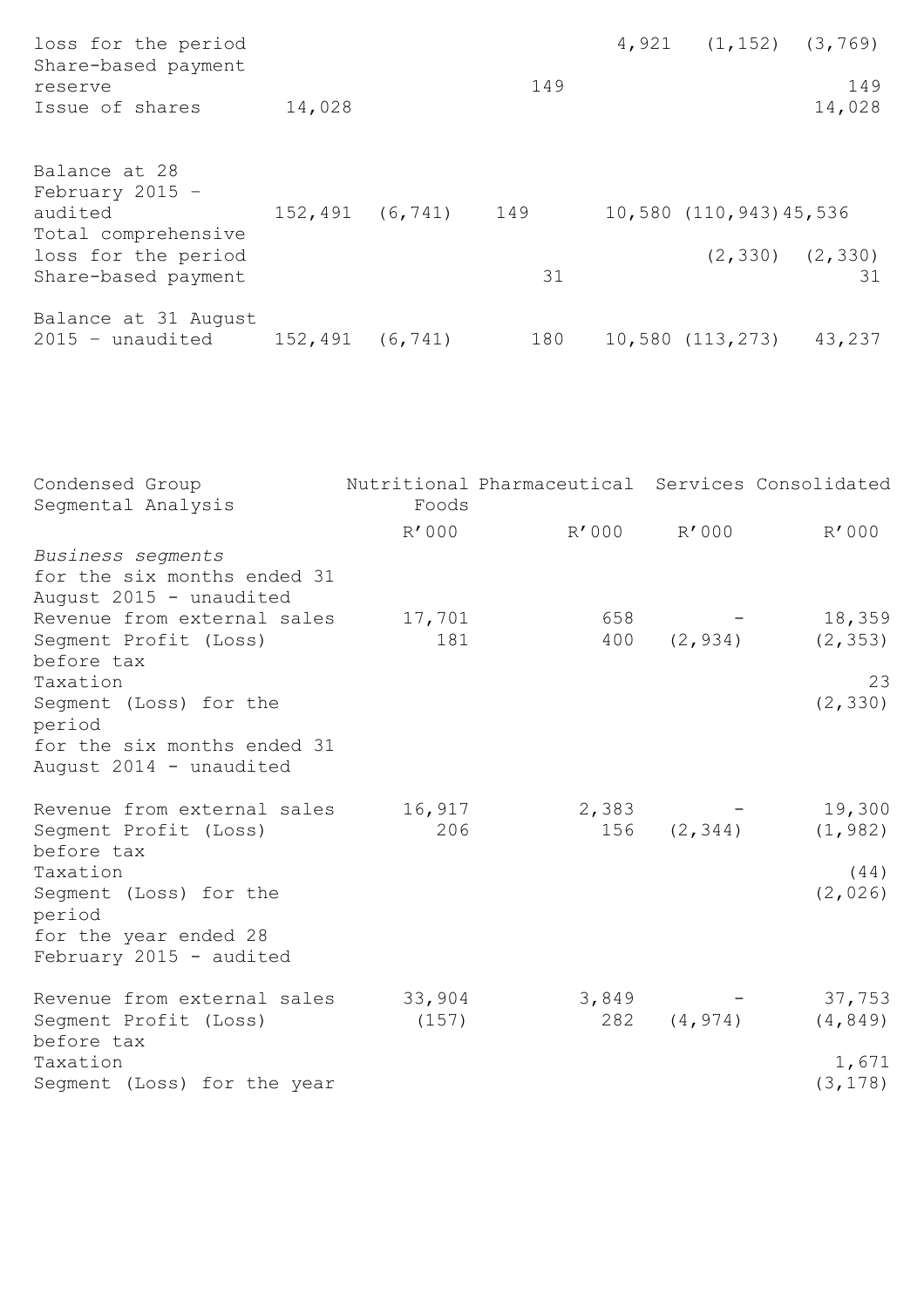#### COMMENTARY

Basis of presentation

The unaudited condensed interim financial statements have been prepared in accordance with International Financial Reporting Standards (IFRS) and IAS 34 – Interim Financial Reporting as issued by the International Accounting Standards Board (IASB) (the interpretations adopted by the International Accounting Standards Board (IASB)), The SAICA Financial Reporting Guides as issued by the Accounting Practices Committee, the Financial Reporting Pronouncements as issued by the Financial Reporting Standards Council, the Listings Requirements of the JSE Limited and the South African Companies Act, No 71 of 2008, as amended.

## Accounting Policies

The unaudited condensed financial results have been prepared on the historical cost basis, except for certain financial instruments which are measured at fair value or at amortised cost. The significant accounting policies used are in terms of IFRS and methods of computation are consistent in all material respects with those applied in the previous financial year, except for the adoption of improved, revised or new standards and interpretations. The aggregate effect of these changes in respect of the period ended 31 August 2015 is nil.

The unaudited condensed financial results have been prepared under the supervision of the Group Financial Director, RS Etchells.

Neither these condensed interim financial results, nor any reference to future financial performance included in this results announcement, has been audited or reviewed or reported on by the Company's external auditor, Grant Thornton.

Nature of business

The Group companies comprise of 3 operational units and one service division.

# Nutritional Foods -

Nutritional Foods, which is located in Klerksdorp, owns a mass production dry food manufacturing facility. The company formulates, manufactures and sells a large range of fortified dry food products and supplements into the LSM 3-6 market. In addition it has a wide basket of products serving the industrial catering sector throughout Southern Africa.

# Impilo Health Solutions -

Impilo Health Solutions markets a range of basic family health care products via a licensing agreement with Avid Brands (Pty) Ltd (AVID). In terms of the agreement AVID manufacture, market and distribute the products directly to pharmacies for their own risk and reward. Impilo is paid a royalty fee of 10% of the net invoiced value of all sales. The Companies range of products includes registered medicines with the South African Medicines Control Council as well as certain complimentary medicines.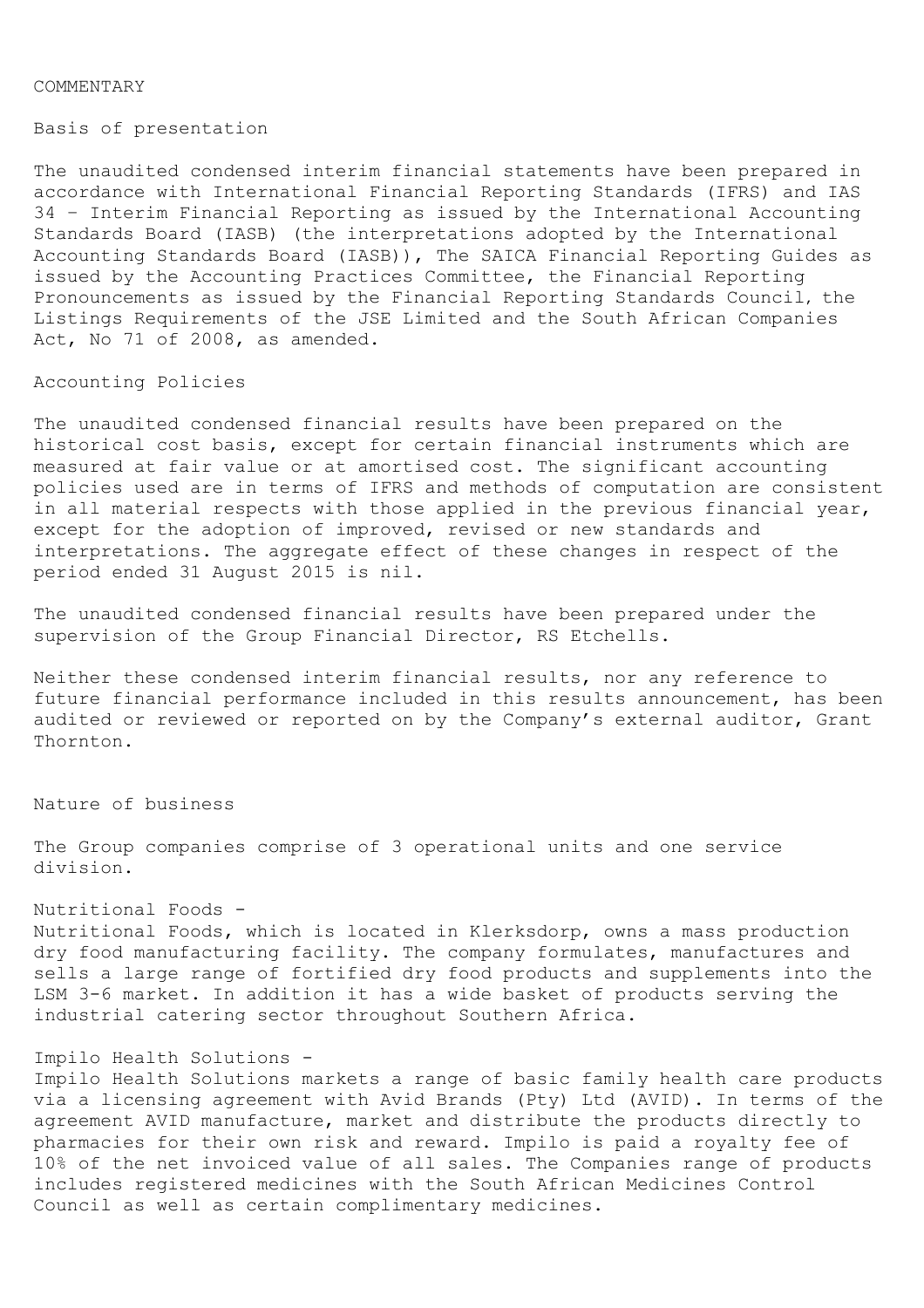### NH2O **-**

NH2O markets and distributes a range of "chlorine free" water purification products under licence from the manufacturers ACN Chemicals UK Limited. These products include "point of use" water purification drops called **OneDrop** as well as **BacSan,** an industrial application for use by municipalities and other bulk water suppliers. Both products carry certification from the CSIR.

OVERVIEW

Nutritional Foods Division

The first six months of the year have seen management focus on building relationships with key players in the feeding scheme space with specific emphasis on the National Schools Nutritional Program (NSNP). This process has been time consuming and to a large extent the benefits from this process will only come to light during the next 6 to 12 months due to the current contractual obligations of the various provincial departments. We are however confident that with time these discussions will start to bear fruit. During the period March to August 2015 the Company took advantage of the DTI's MCEP Incentive Programme investing in various items of new plant and machinery to better place itself with regards to being able to meet production demand as and when new business starts to come through the pipeline. To this end two complete "twin-screw" extrusion lines were purchased and installed at the Klerksdorp factory. These new extruders, together with two further "form, fill and seal" packing lines purchased in the same period, have given the Company the ability to quickly ramp up production with confidence. Despite complying with all the requirements of the MCEP Incentive Programme, management have been informed by the DTI that due to a lack of funding all claims have been suspended pending clarification from National Treasury. This has seriously affected the Company's cash flow situation due to an outstanding application of approximately R4,2 million. During the period under review the Company was able to "wash it's face" making a small operating profit for the period of R181 000.

Impilo Health Solutions Division

As reported in the Financial Year End results of the pervious period ended 28 February 2015 the Company entered into a long term royalty agreement with Avid Brands whereby AVID took over complete control of the manufacture, marketing and sale of it's scheduled medicines and range of complementary medicines. AVID have been able to grow the turnover of "Impilo" branded products by 59% during the period under review resulting in Impilo Health Solutions making a profit of R400 000 for the six months to 31 August 2015. Management are confident that over time AVID will continue to grow turnover resulting in the royalty flow increasing accordingly.

NH2O Division

Since the Company was formed, in the latter portion of the 2014/15 financial year, focus has been on introducing the 2 chlorine free water purification solutions to the market. OneDrop, a "point of use" water purifier, is listed with various retail outlets nationally. Management is currently pursuing the development of the industrial market with high regard to the current drought situation in Southern Africa and the resultant lack of clean drinking water.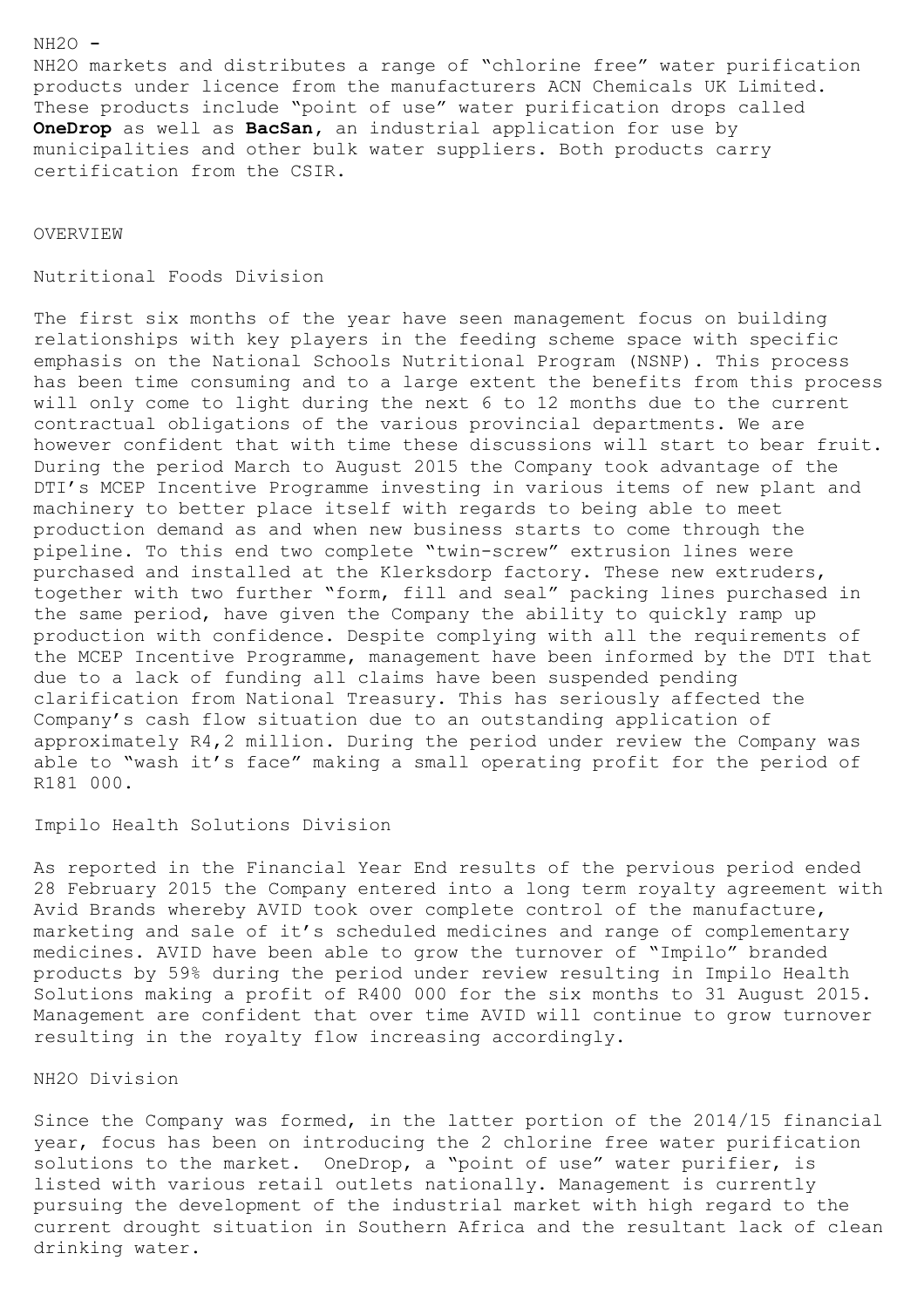#### FINANCIAL HIGHLIGHTS

Group Turnover of R 18,162 million was 5.9% down on the R 19,300 million of the previous corresponding period. The headline loss increased slightly from a loss of R2,026 million to a loss of R2,330 million, with both the loss per share and Headline loss per share reducing from a loss of 11c to a loss of 8c.

The Group has no long term debt with all assets on it's balance sheet remaining unencumbered with the exception of a covering bond held by the Group's bankers over the property as security for certain overdraft facilities.

### Events after the reporting period

Shareholders are advised that a SENs announcement will be released during the course of today, 16 November 2015, detailing the proposed issue of shares for cash in terms of the general authority granted to the board at the last AGM held on 3 July 2015.

## Deferred Tax Assets

The Group is made up of three trading companies and the holding company. No deferred tax asset has been recognised for tax losses available for set-off against future taxable income where it is not probable that future taxable income will be available. Two of the companies in the Group earned a taxable income and it is probable that taxable profit will be available in future in order to utilise the assessed losses available. A deferred tax asset has therefore been raised on these two companies' assessed losses. These companies (separate taxable entities) did not suffer a loss in the current period in the tax jurisdiction to which the deferred tax assets relates. A deferred tax asset has also been recognised on the assessed loss of the other trading company to the extent of the deferred tax liability arising from capital allowances on the property, plant and equipment.

## Going concern

Shareholders are advised that the unaudited interim results for the six months ended 31 August 2015 have been prepared on the going concern concept. The annual report for the year ended 28 February 2015 contained emphasis of matter as to going concern.

Changes to the Group's board

The were no changes to the board of directors during the period under review.

Dividends

No dividends were declared as at 31 August 2015.

On behalf of the board T.V.Mogkatlha *Chief Executive Officer*